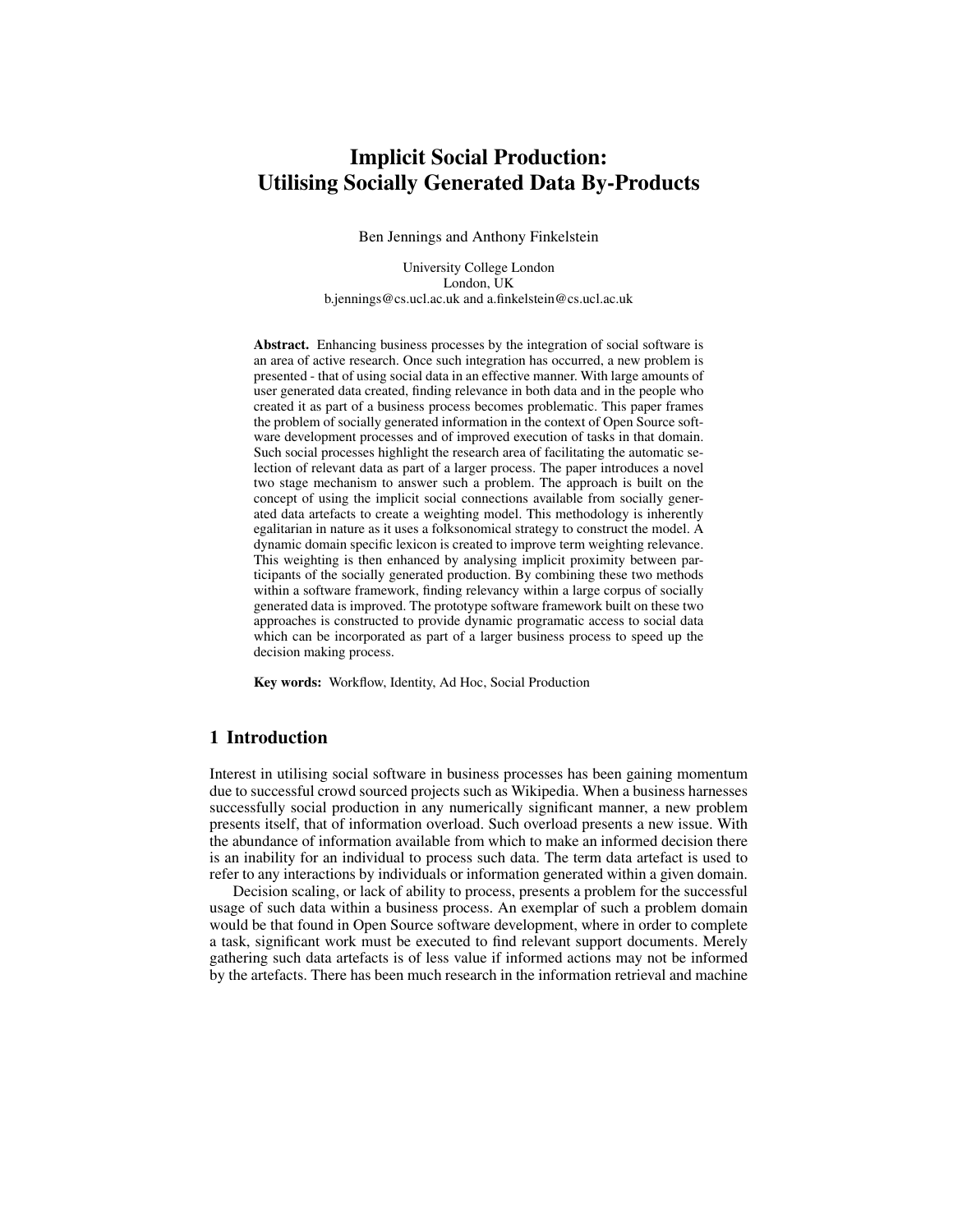### 2 Ben Jennings et al.

learning area on large scale information data sets. Such approaches are, in the main, seeking general purpose solutions and focus on normal language usage.

This paper introduces two approaches used together which are fundamentally built upon social interactions and the concept of weak ties [11]. Both approaches are built on social data by-products. Such a by-product may be considered as an indirect analysis of socially generated data from which implicit information may be realised. This form of analysis is inherently based on a flat structure, as no a priori hierarchical structures are being placed in relation to the relative merit of data artefacts. Domain Specific Nomenclature (DSN) seeks to address the construction of a specific dynamic lexicon to enable more relevant term weighting on socially constructed data sets. Implicit Social Proximity (ISP) is used in conjunction with the first approach and looks at clustered data and historic interactions between people adding to the business process to provide additional weighting metrics. This novel approach focuses on what is being said and to whom, rather than other forms of analysis such as method call traces [15] and commit frequency [17]. The two approaches are shown as part of a software framework. The framework presented is intended for use in the context of a business process and as such is ad hoc and lightweight in nature. The framework is able to re-adjust dynamically over time in relation to new data artefacts added to the business domain. Such a framework will speed up the decision making processes within the execution of a workflow instance and may be executed as part of the business model.

The rest of this paper is structured in four main sections. In the first section, the paper will detail how information overload is a consequence of an active social production [2] environment. The second section of the paper will look at current approaches in information analysis. Sections three will identify two specific implicit data by-products from socially generated content. The paper will then show how these data by-products can be used in tandem to improve the ability to find related data. The concluding section provides a final framing of the dual approach of using socially generated implicit data to assist in decision making within a business process.

# 2 Ramifications of Successful Social Production

The application of social practices to business processes has been the subject of new research [8] and social production best practices. Typically such production may be in the form of integration into business processes via a socially enabled platform such as wikis, blogs, mailing lists and ticket repositories. Such use of social techniques can, when properly managed [4], provide significant value to a business process. There is however a ramification to successful social interaction and production. This section will introduce this problem and provide a context with subsequent analysis with which to frame this paper.

When human agents interact with a business process in a successful social manner, such agents will generate significant data artefacts. Human agent is a broad general term used in this work for a person within a bounded environment, i.e. a software developer, or contributor. This human agent role will have a varying skill level, from novice to core expert developer. Such an agent will be capable of adding input to the project, via such mechanisms as email, filing a bug ticket or adding software code. The data artefacts generated by such human agents as part of a business process, when taken in aggregate, can be substantive.

Business processes, in the main, represent a restricted problem space for socially generated information artefacts. When analysing such data, rather than a web scale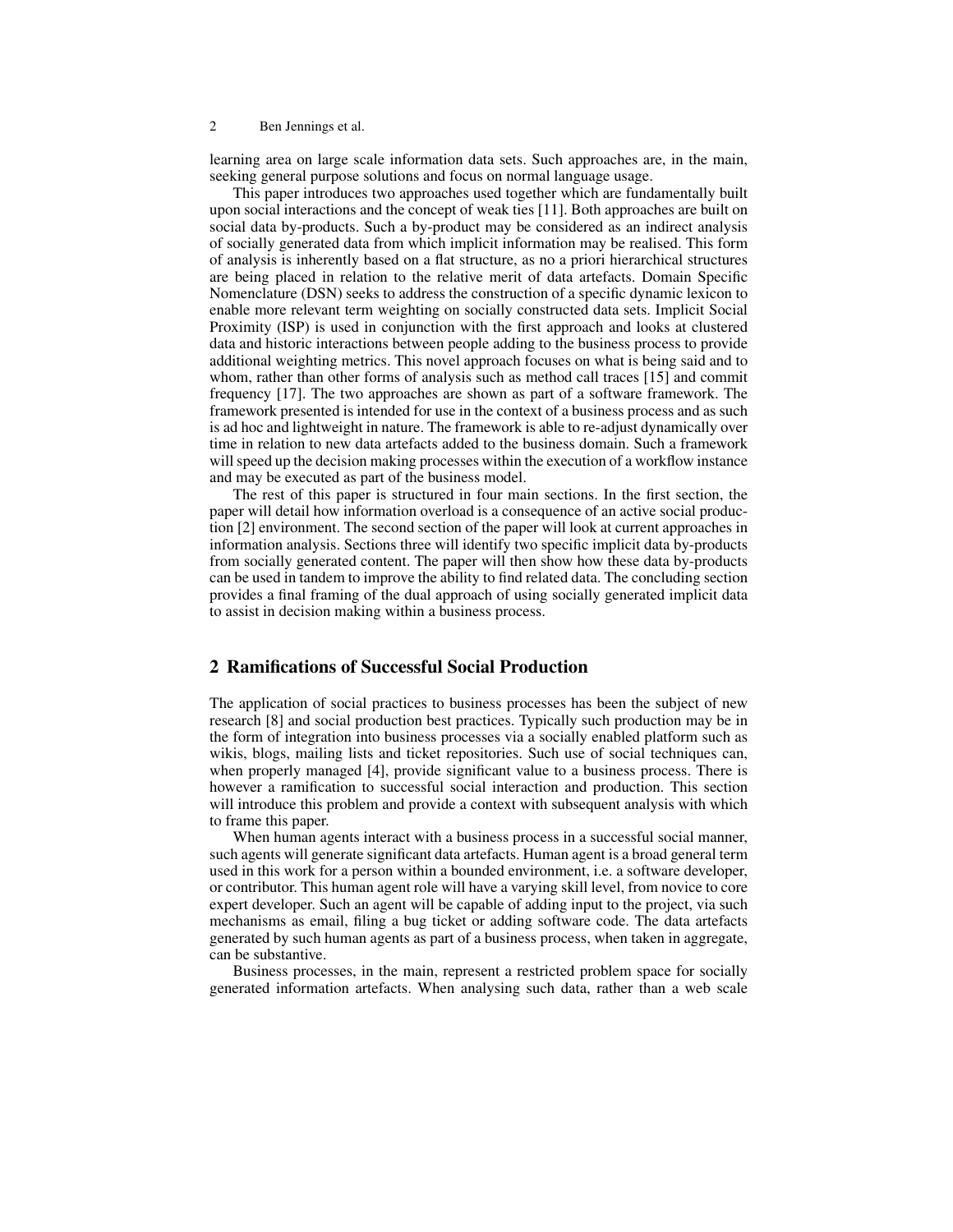problem, such as Google which deals with a potentially infinite range of quantitative kinds of data, this paper considers a much narrower domain boundary. In this paper, the domain boundary under consideration, or bounded domain, looks at all socially generated content by human agents which contribute to a business process. Restricting the problem domain to focus on bounded domains allows for differing approaches to information overload.

#### 2.1 Information Overload

To contextualise the problem of information overload, this subsection will introduce an experimental analysis using data from Open Source software developments. This domain was chosen as such projects are inherently social since they are dependant on people interacting and adding data artefacts. These data artefacts are both communication and product driven. The communication, via email lists and ticket repositories, may be viewed as socially orientated process co-ordination. To demonstrate that excessive socially generated information has a causal relationship with a growing social population, the instantiation period of an Open Source software development project was chosen.

SourceForge was selected as the common source code repository which would be used as the basis for analysis. SourceForge was started in November 1999, has two million registered users and twenty three thousand projects. For this analysis, five projects from the top popular and active projects were selected. From SourceForge's documentation, popular is defined as top downloads for all time and active as largest number of interactions of all time. This selection was limited by some of the top projects starting before SourceForge existed and so the mailing list archive was incomplete.

This Open Source Analysis is concerned with the initial period of a project as such work gains adoption of developers and users. In order to measure this, two metrics were considered; email frequency and distinct authors. Both metrics were examined over a period of at least two years to study the trending patterns in a time series analysis. In order to normalise fluctuations in the set, the slices of time used were six month periods. A variety of differing software development project genres were used to see whether any common patterns could be observed.

Figure 1 shows such an initial period from one of the projects analysed. This figure is typical of all of the projects analysed. The X axis in the graph shown in figure 1 represents periods of six months, i.e. p0 represents a six month period as does p1. The project in figure 1 is shown with two graphs, Email and Authors. The two graphs represent the two key metrics with which this analysis is concerned. The Y axis in the case of the Email graphs shows absolute volume of emails within each project for each discrete month. In the Author graphs, the Y axis shows the absolute distinct authors for any given six month period.

The key empirical observation which may be drawn from the information presented in the figure above follows that of the intuitive response when considering a software development project gaining popularity. The intuition would be that, over time, as a project grows more developers and users would be attracted to the development process which would, as a consequence, lead to a significant increase in volume of communications.

As can be seen clearly in the graphs in figure 1, the growth of email frequency and number of human agents grow together. This analysis was repeated over numerous Open Source software development projects, both client and server side technologies, and similar patterns may be observed across their initial phases. A time series analysis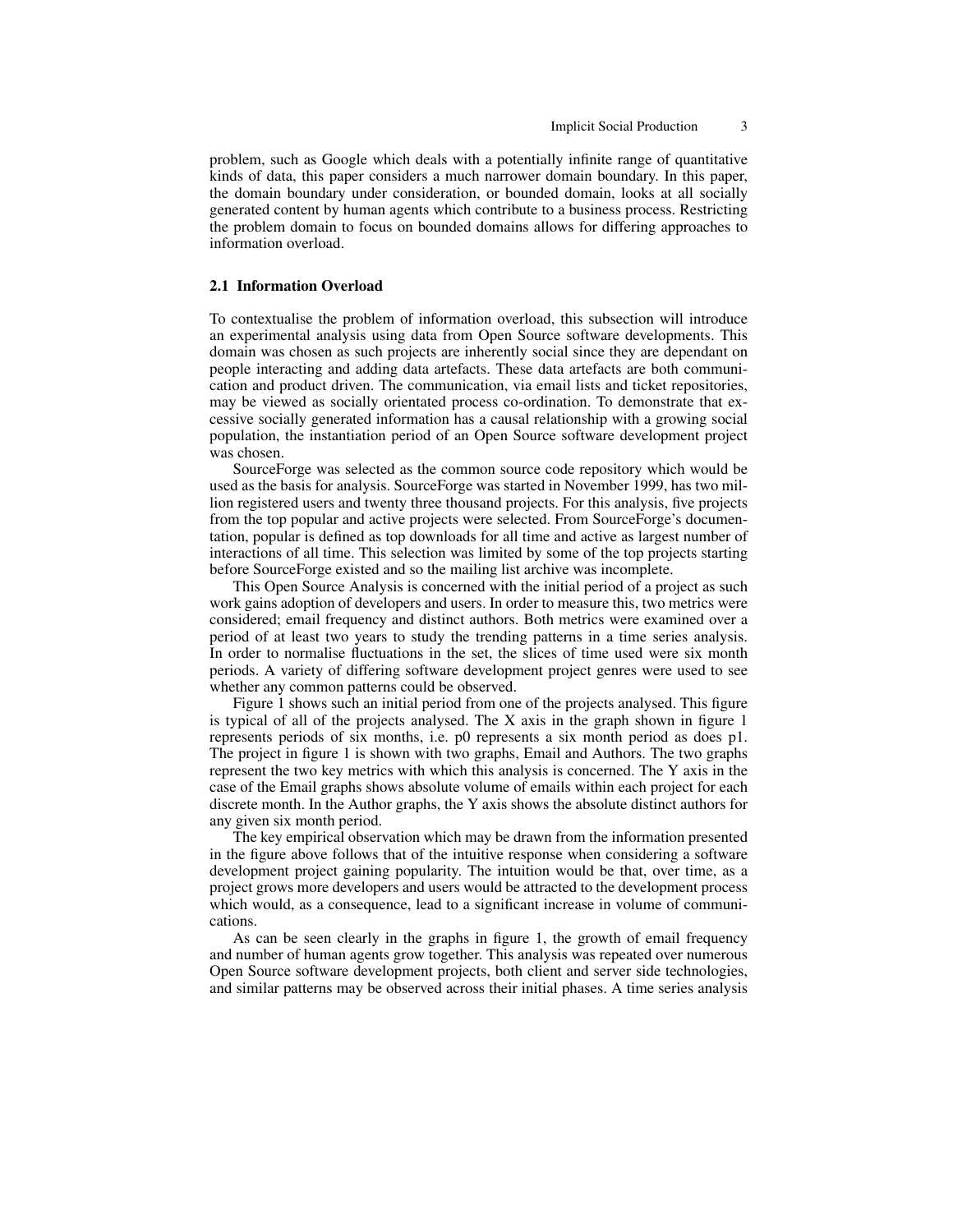4 Ben Jennings et al.



Fig. 1: Open Source Project: NotePad++

is critical to this examination in order to gain perspective on the nature of information density in these projects. If such an analysis were only to observe the end result or a discrete period in time, the correlation between a higher number of human agents directly leading to an increase in multiple agent communication would be missed.

When business processes are successfully integrating social mechanisms, acceleration of information density has the consequence of a decreasing ability to process generated data artefacts. Optimal usage of social practices within such processes requires a lightweight mechanism to respond adaptively to such social data. It is imperative to make good use of such social data, otherwise human agents within the bounds of the domain will lose motivation to participate. The next section of this paper will provide an outline of some of the current work in dealing with extracting meaning from large bodies of data

### 3 Information Analysis

Social information overload having now been established as a significant problem when dealing with an active group population, this section will look at current approaches to filtering such information. The section will first look at collaborative filtering techniques and secondly at other information retrieval processes. Both of these sections demonstrate an explicit act on the part of the human agents generating such data. This overview will provide a contrast basis for the two passive, or by-product, techniques described in the subsequent section.

### 3.1 Collaborative Filtering

Collaborative filtering is a well established research area [12]. Such a procedure looks to take the aggregate of data to find patterns of behaviour. Typically this form of analysis will use a large data set. The Movielens [10] research project is one whereby users will create an account and add ratings of movies. This collection of user data may be seen in commercial businesses such as netflix.com or lovefilm.com. The user can also indicate other users of the service as friends which the recommendation mechanism can use to build a social graph. The software then aggregates these ratings and friend data to look for the average response as to what would probably be a well received unseen movie.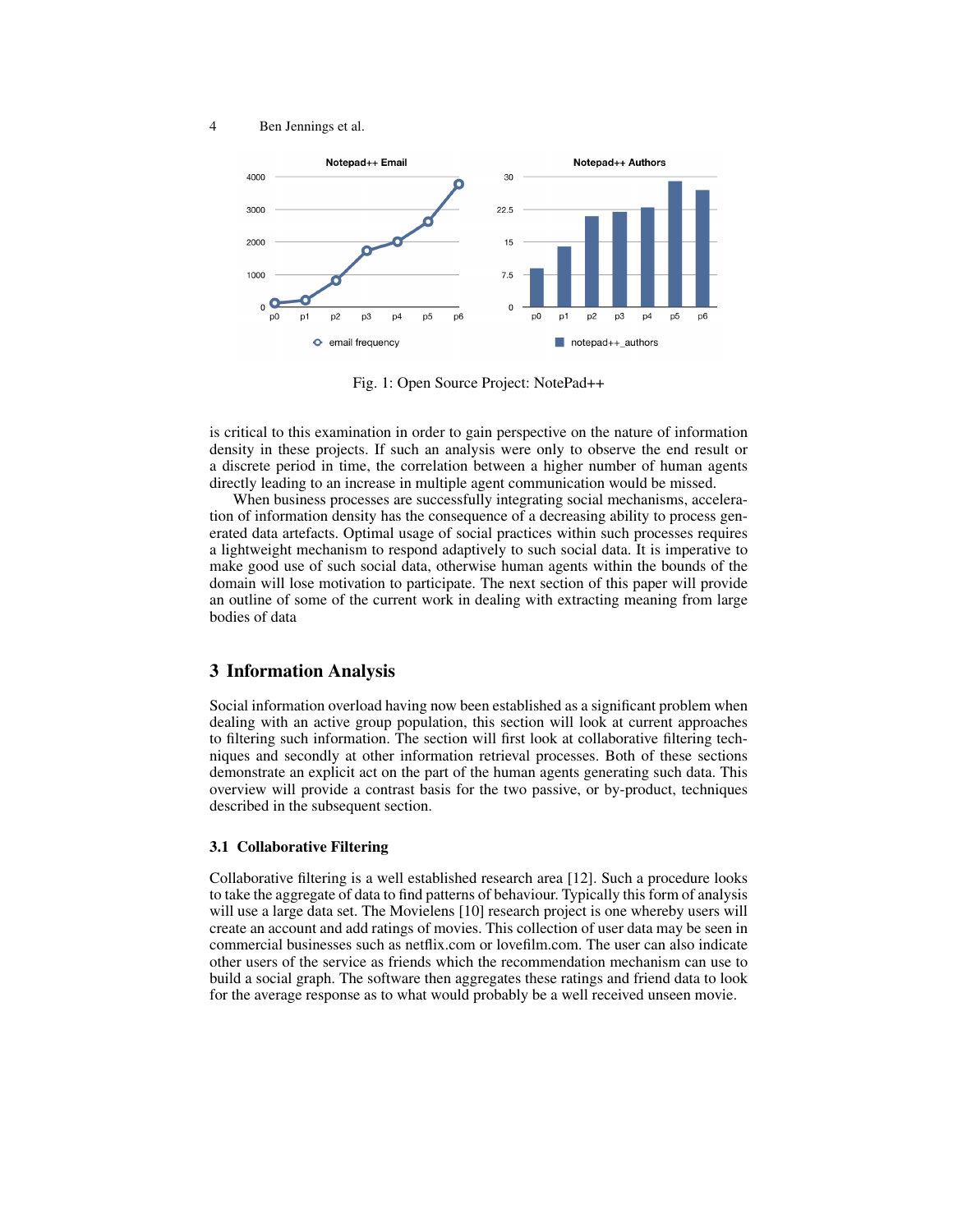Another application area of collaborative filtering is that of content filtering. The PHAOKS [21] UseNet recommendation engine uses this approach. In this system a subset of UseNet content is analysed for recommendation of web-sites from individual human agents of the system. These are then aggregated to look for the most popular recommendations. Akismet [19] takes the inverse of this same approach. Rather than using the population of the group to determine positive input, Akismet uses the same collaborative approach to determine blog spam.

Another application of the collaborative filtering mechanism is that of recommendation being applied to revision change management. Wikipedia is large Open Source project generating a significant amount of readily available revision data. By analysing their revision changes to documents [27], the aggregate response can be found in order to collaboratively filter the best edits. The subjective use of best is broadly defined as most accurate in such an application.

### 3.2 Information Retrieval

The second domain to be addressed in this section is that of information retrieval. Such a topic is too large to cover in this paper in depth [16], so a few examples which provide context to the subsequent work will be given in overview. These examples look at keyphrase identification in two approaches: assignment, where a phrase is selected from a controlled vocabulary or extraction where a keyphrase is automatically generated.

A machine learning approach has been used in the KEA ([25] and [9]) method. This uses Naive Bayes to try and build relevant key phrases and use those as a weighting metric to improve TF IDF. For this approach to work, the training corpus must have key phrases identified a priori by an expert. Candidate words cannot be proper names and the work discusses the problem with explicit key phrase in relation to author submission.

GenEx [22] looks at a similar problem but using academic journal papers as the source for the corpus. In this approach, they treat the problem as one of supervised learning. The corpus in this work has a manually created set of keyphrase generated in an a priori manner by experts. This work does not look at synonyms and is considered a potential problem in the work.

Building on the GenEx work, [14] provides an extension to the supervised learning techniques by adding statistical and syntactical information from the document corpus as input to the machine learning algorithm. Such an approach also uses predetermined keywords. One final approach using an a priori keyphrase list is KIP [26]. This algorithm uses those keywords to improve precision and recall by assigning an automatic weighting based on that knowledge.

This section has provided a brief overview on some current approaches to utilising human agent generated data in a more meaningful manner. These approaches tend to use more explicit models and focus on english language based domains. As is appropriate in such domains, stemming is used in many approaches. These approaches all focus on a priori static analysis of a fixed corpus. The next section will introduce two implicit social forms of data, which when used together, can provide a more lightweight, egalitarian mechanism for deriving social significance.

### 4 Socially Generated Implicit Data

The previous section of this paper outlined some of the previous work focused on working with large amounts of user generated data. This section will present two differing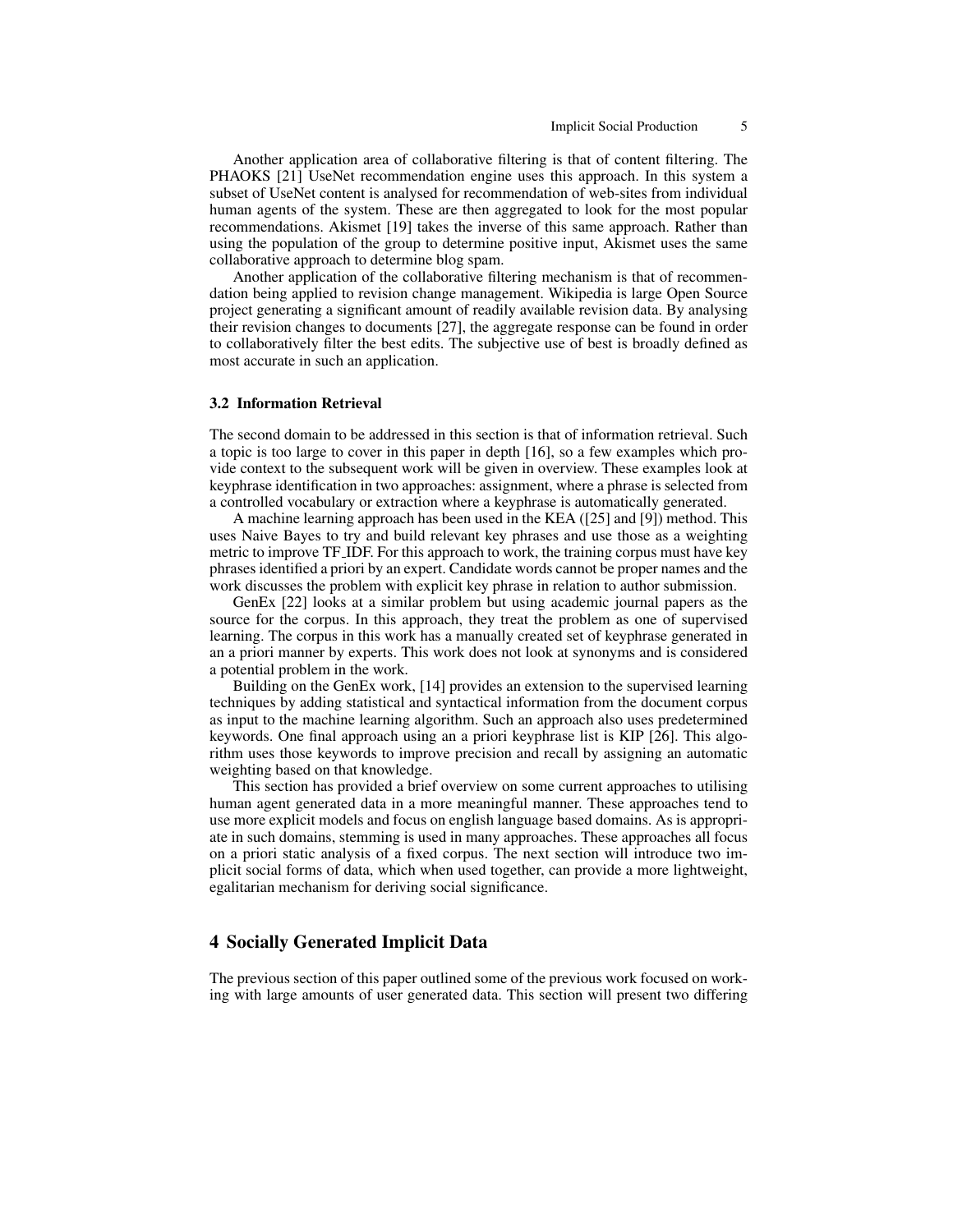approaches fundamentally predicated on using the social nature of the data set. First a specific data set will be introduced. This will be the foundation for the two subsequent subsections of the paper. These subsections will show how implicit data may be used from socially generated production as part of a business process. Implicit connections between human agents within the business process may be viewed as weak ties and as such give a richer view on data interactions. At the end of the section some preliminary results will show how these approaches, when used in combination as part of a programmatic software framework, work to solve the problem of information overload discussed in section 2.1.

### 4.1 Data Acquisition

Before presenting the two specific social ad hoc applications, the experimental data set will be described. Both approaches use the same data set. Providing sufficient data from which to examine the two fold social production outlined in the previous section will enable a substantive view upon socially generated information.

A specific Open Source software development project was chosen for this analysis, Dojo Toolkit. Open Source data was chosen due to the large amount of available data and specifically of software project as this form of data has many business style workflows, such as project planning, milestone targets and product delivery. The group was selected as it had been in existence for multiple years and had reasonable adoption and diverse application usage.

In order to examine this project, a software framework was constructed to extract automatically multiple data silos. The phrase data silo is used to represent a collection of human agent generated data with no specific links to any other source of data. The three data silos in typical use within Open Source software development are an email mailing list, a commit database and a ticket (or bug tracking) system. In order to successfully complete any task within such a business process, research of such socially generated data is necessary. Access to such data would typically be presented by collated archived data and subscription to new inbound data. A two year period of data was targeted. From this time period some 22218 emails, 5941 commit messages and 23237 support tickets were extracted. Removing extraneous data from such extracted source material is an important step (as identified by [3]). Data cleaning forms part of the software framework. The extracted data is then used as the basis for the corpus of the analysis. Of this data, there were 1,505,585 term instances and 54510 distinct tokens were identified. The population of this group, after the reduction of multiple identities via the software framework, was 2792 human agents.

The system framework utilises standard textual analysis techniques to tokenise language elements within the data silos, uses stop words and creates an index. Stemming was not used in this work. As Stemming looks to take terms back to a root form, such processing would remove features in which this work is specially interested. This process is based on the "bag-of-words" assumptions. With this extraction process complete, the software framework can now be used to establish programmatically the social product of all human agents to the project across multiple data silos and different pseudonyms. Such programatic access via a software api within the framework provides a flexible mechanism to view the results of the process. This api could be integrated into existing or new workflows.

Now the specific experimental domain has been established, the next two subsections will present how specific socially produced data by-product can be used to find implicit weak ties. Those weak ties will then be used together to facilitate a higher degree of confidence in the ability to use such social data.

<sup>6</sup> Ben Jennings et al.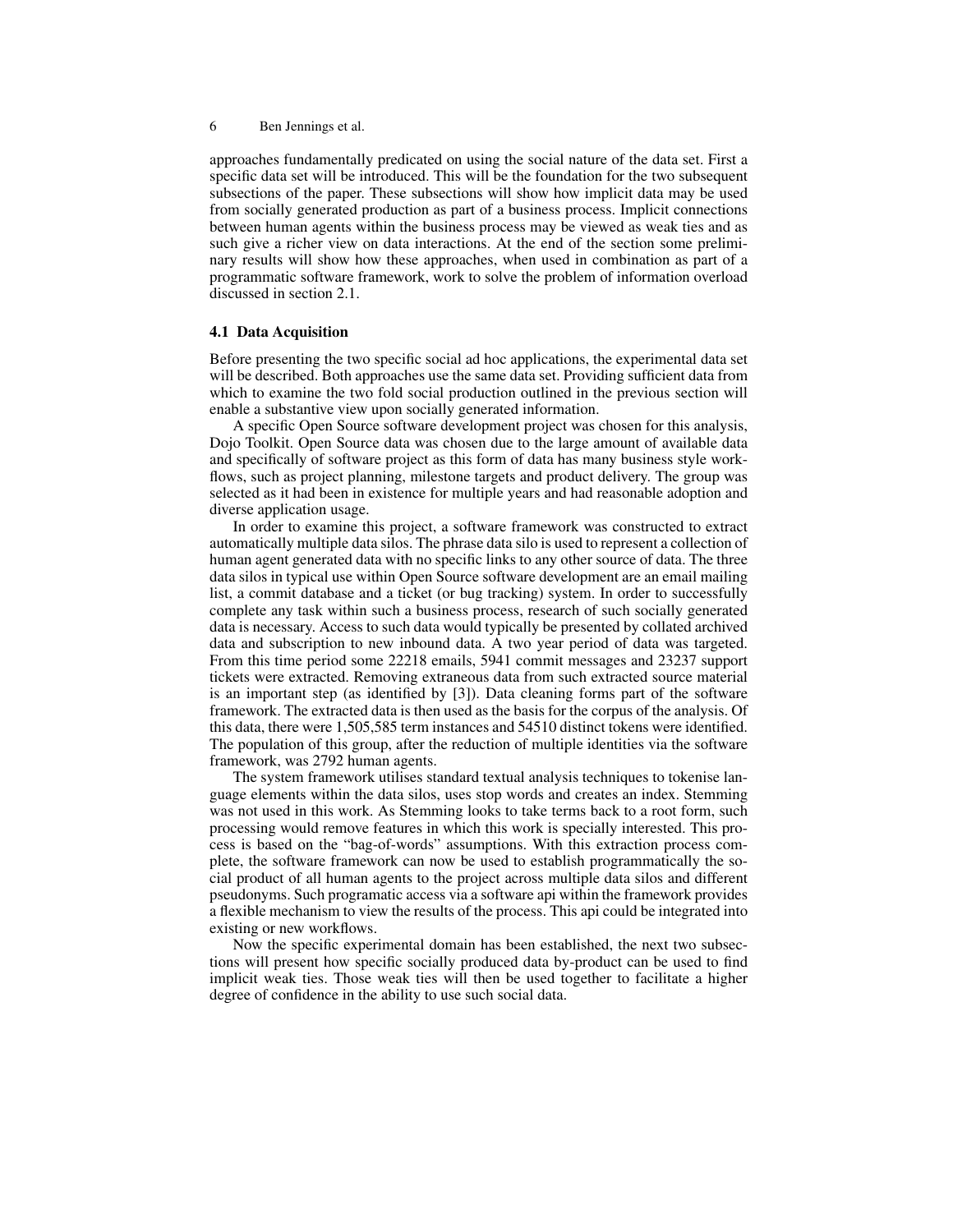#### 4.2 Folksonomies Within a Bounded Domain

The first of two social data by-product presented in this paper uses a posteriori method to establish high value features within the bounded domain. Ontological analysis, with respect to the addition of social practices, form an important part of this viewpoint. This evolution of perspective will be outlined to provide the framework for the technique presented.

Standard ontological techniques for feature analysis would take a formal approach to constructing a defined vocabulary which could be used to provide term weighting to proscribed features. A variant of such an approach was mentioned in section 3.2. By relying on a priori knowledge of features, an inherent formal hierarchy is placed on any such feature weighting. Such a hierarchy does not leverage the social benefits of crowd aggregation.

Prescribed taxonomies have limitations of a restricted perspective, that of the architects of the namespace, and significant upfront construction work. Applying social concepts to this problem space has led to the explosion in usage of folksonomies [23] in such applications as Flickr and Del.icio.us. Tagging is the widely used metaphor in the so called flat namespace [18]. By having no predetermined taxonomy, users of the systems are encouraged to tag a data artefact with multiple keywords, or features, which they think are indicative of the nature of the item. Such tagging can be either freeform or guided. In a guided taxonomy, as seen now in Del.icio.us, an autocomplete menu is presented to the user as they generate new tags based upon currently popular tags within their system. Such a guided taxonomy is intended to provide consensus on terminology and plurals.

Due to their nature, folksomonies are explicit in nature. The users of the system are specifically asked to define the nature of the data artefact. A further classification may be performed in a social domain by utilising the intelligence of the community, moving beyond the traditional ontological hierarchical approach and explicit tagging. Using socially implicit organically generated term features, emergent properties may be observed. By performing an analysis of all data artefacts socially generated, frequently used terms will emerge as being of significance to the group. Such an approach will only be of use in a bounded domain as the focus of production will be toward common goals.

#### 4.3 Domain Specific Nomenclature

Linguistics has significant research into language evolution [5] and into that of slang [7] and technical jargon [6]. Domain Specific Nomenclature (DSN) refers to an aspect of language usage which is specific to a group. These terms are normally of a technical nature. DSN seeks to exploit such a facet of a bounded set of data to enable a new technique for extracting potentially high value language features.

Using the sample data as described above, all extracted terms were programmatically compared with a dictionary, using an English dictionary from the GNU iSpell project. All non-dictionary words were compiled and a subsequent frequency analysis was performed within the custom software framework.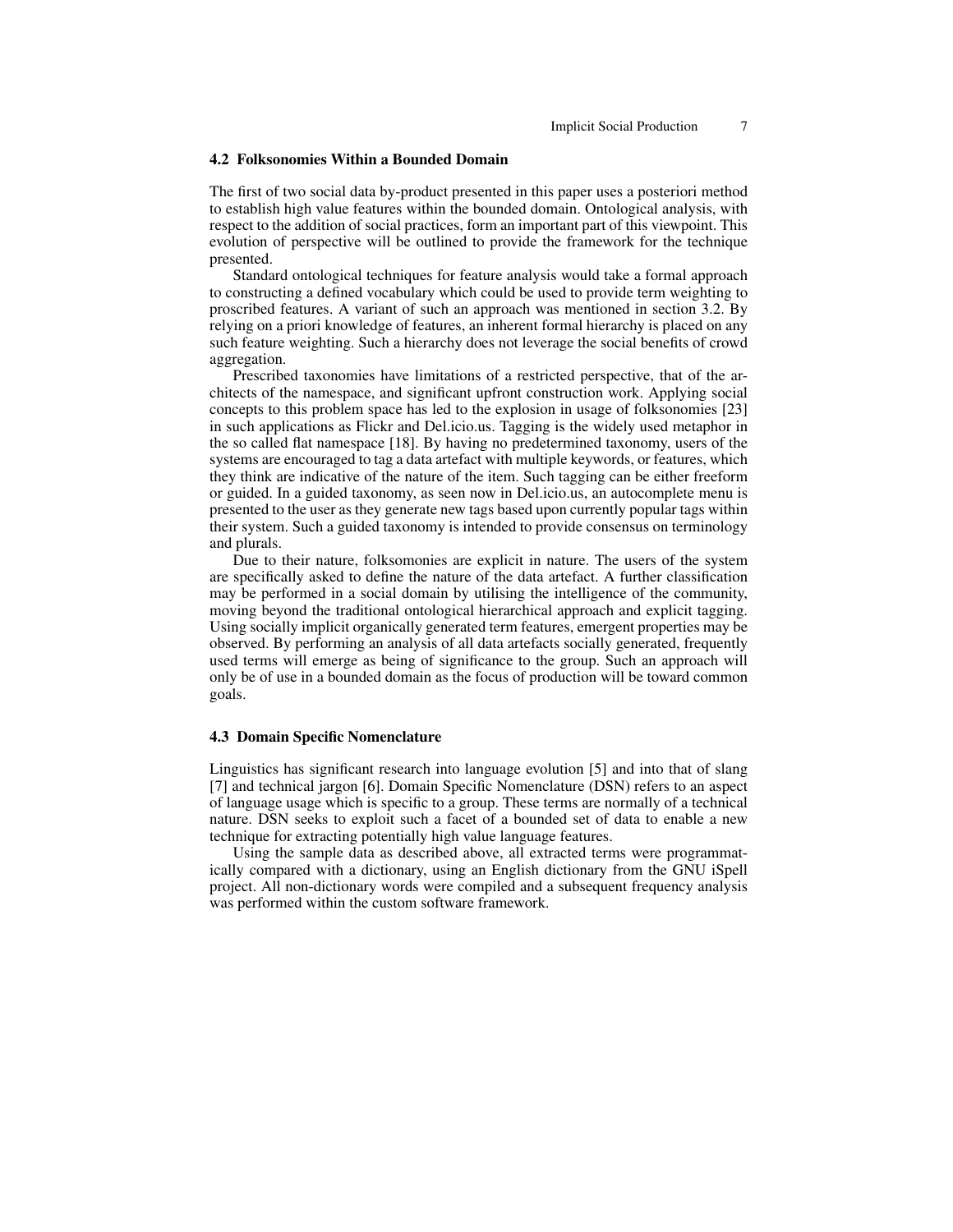

Fig. 2: Domain Specific Nomenclature Word Frequency

Figure 2 shows the result of the non-dictionary automated frequency analysis as part of the software framework. In the graph shown in figure 2, the x axis show discrete word features and the y axis show frequency of those words. The y axis data has been truncated to allow for a clearer representation. This analysis shows a clear power law curve from the Domain Specific Nomenclature terms. As standard English language terms are excluded via the dictionary reduction, all remaining terms will be specific technical terms and real names. By grouping these results by frequency it is possible to build a dynamic lexicon specific to the bounded group. This lexicon can then be used to improve term matching as these features are of specific interest to the population of the group.

As the results form a power curve distribution, not all of the derived terms will be of value. Neither the top, nor long tail [1] of the distribution are of descriptive use. For example, the most popular term, dojo, was referenced 99075 times. As this term is so frequently used, it cannot be considered a distinguishing characteristic. The long tail of the distribution is also of low value as low frequency term usage signifies little usage within the group. Therefore this approach targets the so called *"fat middle"*, looking at the eighty percent middle of the distribution. This DSN lexicon is now used in combination with the results from Term Frequency-Inverse Document Frequency (TF IDF) to add term weightings.

There is an important restriction to this approach that is inherent within that of the *"Wisdom of Crowds"* [20]. In his work, Surowiecki states that the collection of independently-deciding individuals must be of both significant enough size and diversity. Domain Specific Nomenclature requires a significant data set with a diverse population in order to form an effective ad hoc lexicon. Synonyms are not considered a problem in this approach. Previous work 3.2 identified this as a problem to be solved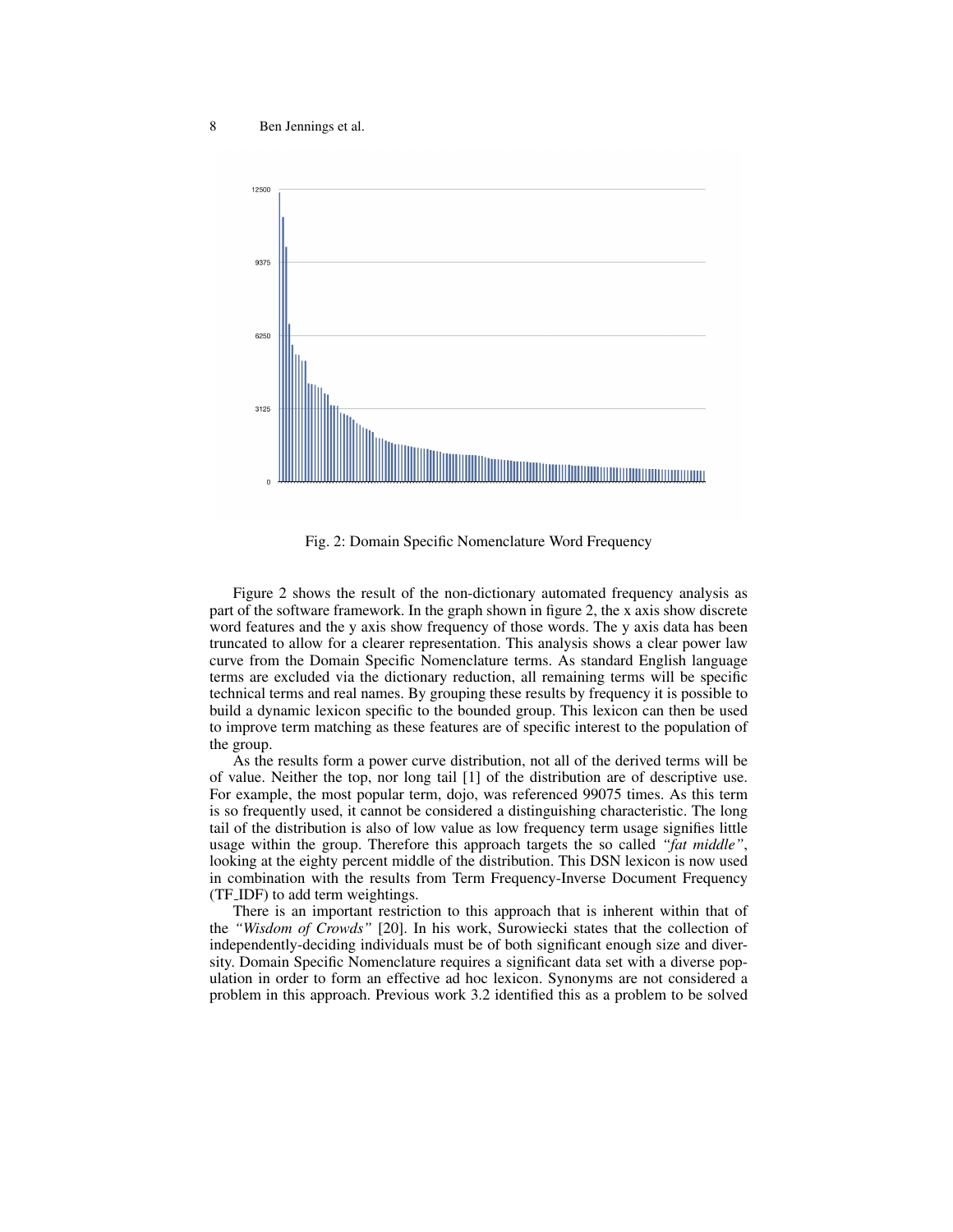but the DSN approach specifically targets unique technical terms, or jargon. As such terms will have been created by the group, duplicate derived words are unlikely to occur. If such a fork in term usage does occur, the DSN approach will observe such a change and identify trending usage.

From this subsection, it is possible to see the progression from hierarchical (formal), to the explicit addition of social (folksomony) and then to the passive social (implicit). Such implicit data can be used in the bounds of a restricted domain to produce automatically and adaptively a Domain Specific Nomenclature lexicon. The next subsection will describe the second social production by-product, implicit social proximity and how such data will be used in conjunction with DSN to provide the ability to utilise social data more effectively.

### 4.4 Implicit Social Proximity

The previous subsection demonstrated how implicit social production can be used to build a lexicon of high value Domain Specific Nomenclature which can be used as the basis for term weighting. The second social by-product looks at social connections [24] between human agents within a bounded domain and how these approaches can be used with each other.

Implicit Social Proximity (ISP) looks to find connected groups within the context of grouped data in a dynamic manner, rather than for posteriori analysis [13]. Using the experimental data as described above 4.1, an initial data analysis was performed on email mailing list threads and ticket system threads. In other business processes such interactions could occur in multiple areas such as in a wiki editing revision system, or blog comment thread. When two or more human agents interact in the same thread, or common socially produced artefact, it is possible to look for previous interactions with that agent subset. A subset, in this instance, is viewed as a partial set of the complete human agent user base. An analysis tool, as part of the software framework, was constructed to look at social proximity between human agents.



Fig. 3: Social Intersection From Weak Ties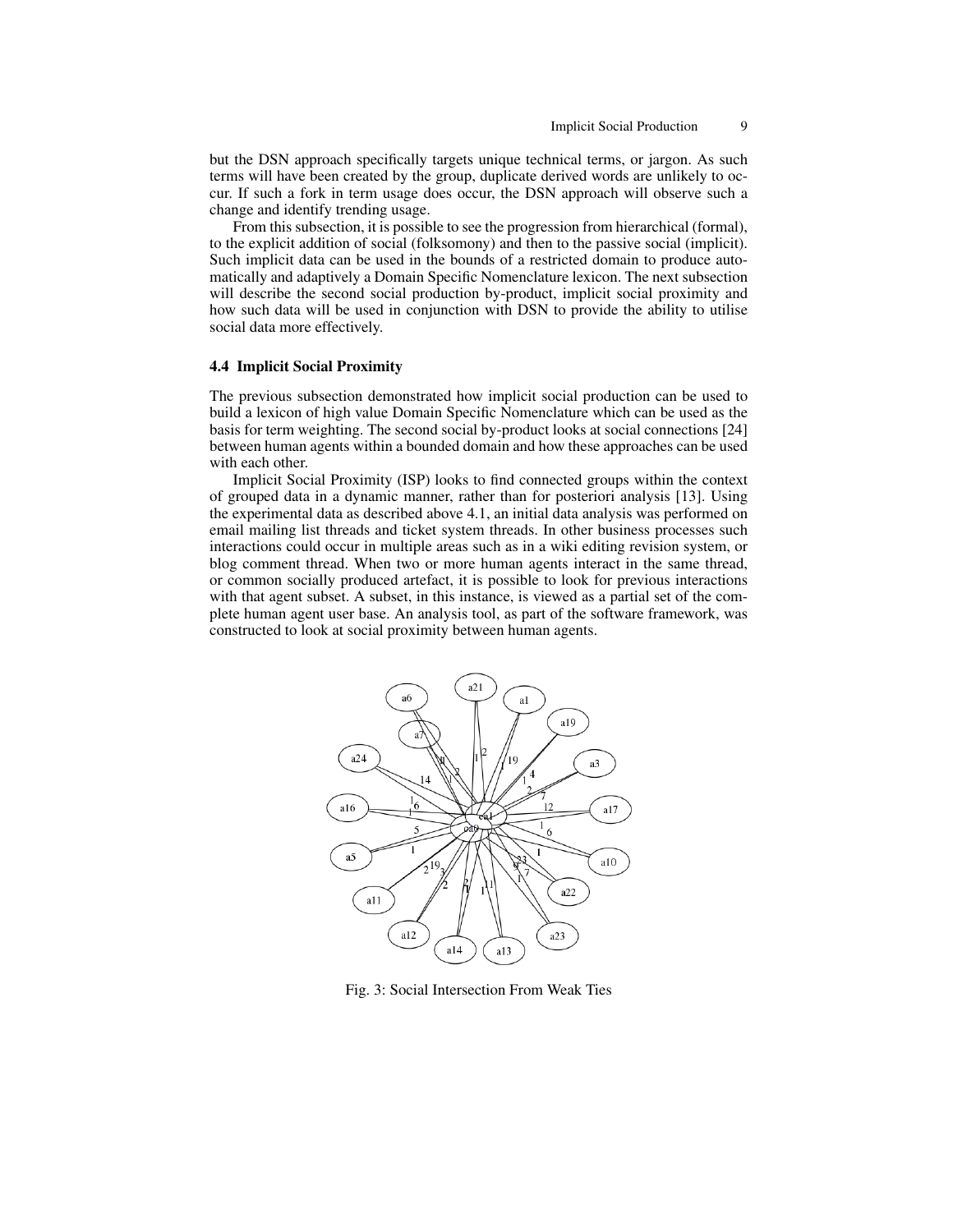#### 10 Ben Jennings et al.

Figure 3 shows an automatic dynamically generated intersection of two human agents within a common email thread. The nodes are representative of a discrete human agent. Nodes *ca0* and *ca1* are the two human agents under consideration of a specific email thread in which they both participate. The software framework then looks for all possible common interactions between human agents and the original two human agents. Nodes *a1* through *a24* are in the general population of the domain but which have previously interacted with both of the original human agents. The edge weighting show the frequency of interactions with the same human agents.

This automatically generated data can be used in a set of socially generated data artefacts to find human agents whose social connections can act as votes of confidence. The process of creating these proximity maps dynamically alter as new socially generated artefacts are added to the framework. Such additions happen in near real time, using social data dynamically to provide a fresher opinion predicated upon the special social zeitgeist of the social business process.

These two approaches are then used in conjunction with TF IDF to perform within the bounded business process. Domain Specific Nomenclature uses a current in memory model based on the freshest lexicon to provide relevant feature weighting. Implicit social proximity is then used as a further weighting to push increased discoverability of highly linked human agent generated content. As such, this dual process is entirely egalitarian in nature as there is no predetermined hierarchy and uses weak ties to improve the quality of related data. With an understanding of these two approaches in place, the next subsection will show some initial early findings.

Preliminary Usage An initial small scale evaluation was performed. This evaluation was to determine the effectiveness of the described process, not to detail a deployment within a business context. The participants in this study were programmers with at least two years javascript development experience. This choice is of significance, as the Open Source project under examination is a javascript framework.

For the test procedure, an automated web based testing framework was created. There were no direct interactions in the testing procedure with the subjects apart from an initial instruction page within the testing software. In the evaluation, the five participants were shown three discrete documents, in this instance emails from the test data. These documents were outside of the test corpus so as to not base any predictions on already known data. They were then shown three different potentially related documents per method, positioned randomly, and asked if they thought there were useful correlation. The documents for evaluation were either: selected randomly, using the Numpy random number generator, a standard TF IDF implementation or TF IDF enhanced by both the automatically generated social lexicon and the implicit social proximity. Table 1 shows the results of the experts' acceptance of the potentially related documents.

Table 1: Comparative Usage Table

| Document Random TF IDF Social |       |     |     |
|-------------------------------|-------|-----|-----|
| A                             | $7\%$ | 40% | 73% |
| B                             | 13%   | 47% | 60% |
| C                             | 7%    | 53% | 87% |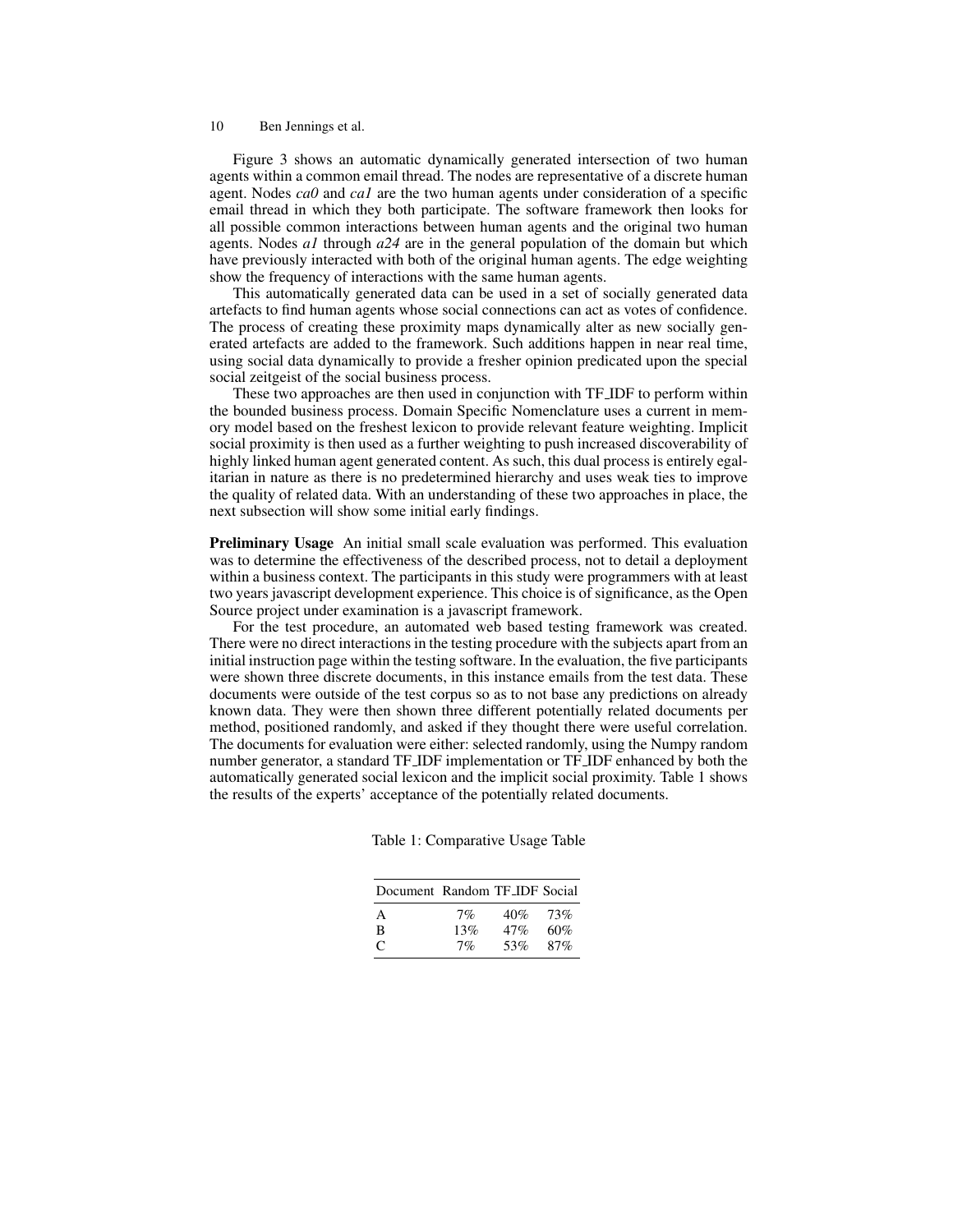As expected, the random selection had very low acceptance. TF IDF performed well in most cases but with the addition of the two social processes described above, the experienced developers noted an improvement. These results are too small in scope to provide a high level of confidence in the general application of this approach but suggests a further more in-depth study would be of value.

Domain Specific Nomenclature and Implicit Social Proximity use socially produced data artefacts to generate a mechanism to improve the ability for a business process to leverage human agent generated content. Such a mechanism would have less value if it only worked in an a priori manner as the corpus of the content will change quickly. The proposed approach processes new data artefacts in near real time. As the framework is lightweight it can respond to ad hoc changes in social usage and behaviour within the business process. The framework presents access to the data via an api and, as such, may be integrated into existing business applications without requiring retooling. This ease of integration is likely to encourage adoption.

### 5 Conclusions and Future Work

Bringing social applications to business processes can provide valuable input and generate work of significance. Without a mechanism to filter this content, when any substantive scale as been achieved, information overload becomes a problem which should be addressed.

This paper introduced two socially orientated approaches: Domain Specific Nomenclature and Implicit Social Proximity as part of a software framework. Both approaches use existing socially generated data artefacts to derive information. Focusing on terms specific to a domain enables ad hoc lexicons to be dynamically created based upon the most up to date information generated by the group. Such data enables weighting of terms in a dynamic folksonomic manner. The further use of social data generated by human agent interactions facilitates the promotion of content based on popular subset intersections. Both of these approaches require no alteration in human agent behaviour or adjustment to any existing workflows. From this basis, business applications which have already integrated social interactions could utilise such an approach from existing data sets via the programatic interface.

In the future, the first step is to conduct a wider study with a larger range of test documents and more domain experts to provide a higher degree of confidence in the approach. Further applications of DSN could be used, dependant on the business process. In the experimental domain considered in this paper, the whole body of terms were considered, independent of when they were created. In another, time critical news based domain, freshness of term evolution could be of a greater weighting value. Another area under consideration is to expand the silo concept to take in additional information, such as wiki revision changes and blog comment threading. By utilising implicit data byproducts, it is possible to improve the ability to use the output of social production in an inherently egalitarian manner. Such enhancements will support ad hoc business processes and enable lightweight interactions.

### References

1. C. Anderson. *The Long Tail: Why the Future of Business Is Selling Less of More*. Hyperion, July 2006.